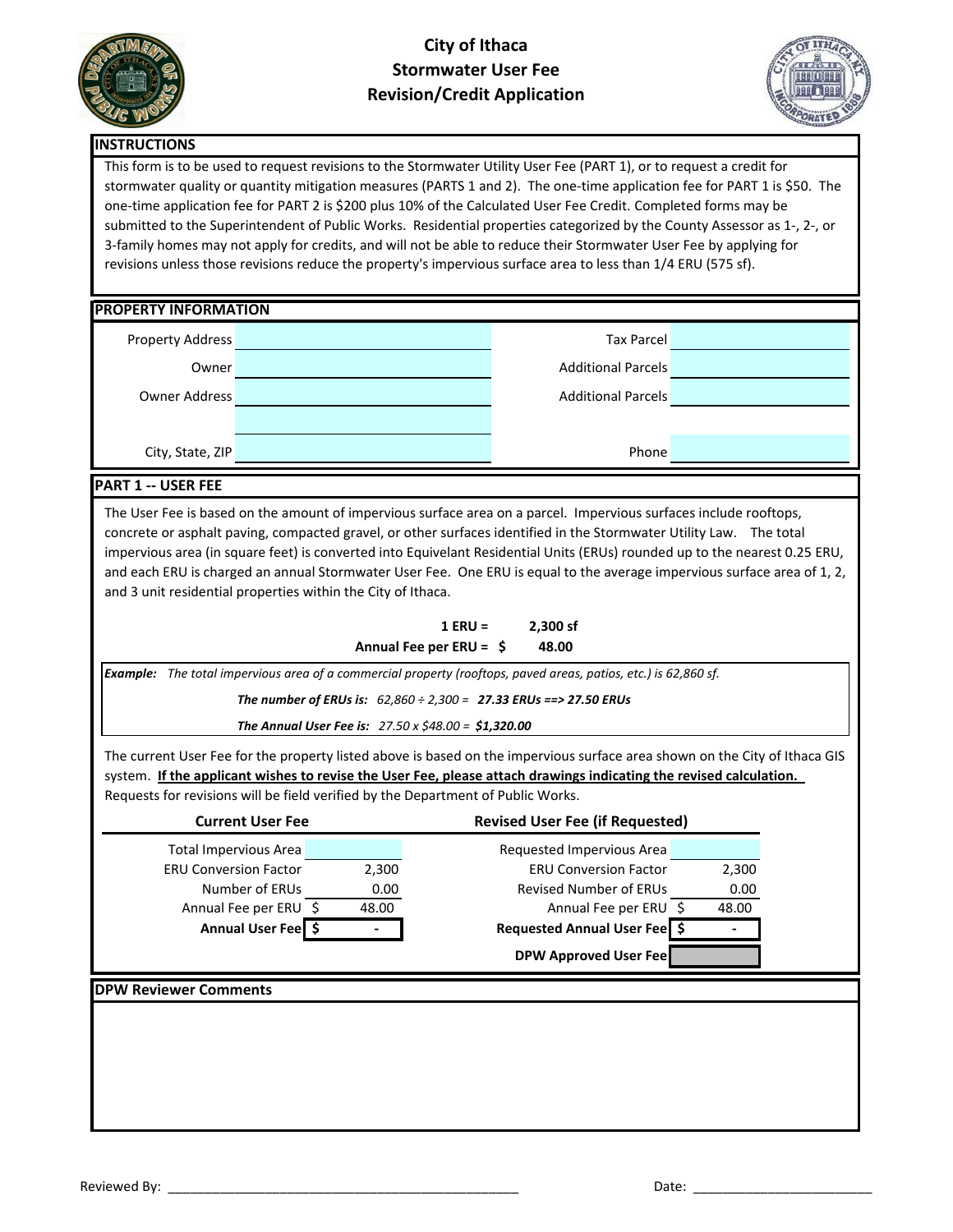

# **City of Ithaca Stormwater User Fee Revision/Credit Application**



| <b>PROPERTY INFORMATION</b>                                                                                                                                                                                     |                                                                                                                                                                                                                                                                                                                                                                                                                                                                                                                                                                                                                                                                                                                                                                                                                                                |  |  |  |  |  |  |  |
|-----------------------------------------------------------------------------------------------------------------------------------------------------------------------------------------------------------------|------------------------------------------------------------------------------------------------------------------------------------------------------------------------------------------------------------------------------------------------------------------------------------------------------------------------------------------------------------------------------------------------------------------------------------------------------------------------------------------------------------------------------------------------------------------------------------------------------------------------------------------------------------------------------------------------------------------------------------------------------------------------------------------------------------------------------------------------|--|--|--|--|--|--|--|
| <b>Property Address</b>                                                                                                                                                                                         | <b>Tax Parcel</b>                                                                                                                                                                                                                                                                                                                                                                                                                                                                                                                                                                                                                                                                                                                                                                                                                              |  |  |  |  |  |  |  |
| <b>PART 2 -- STORMWATER USER FEE CREDIT</b>                                                                                                                                                                     |                                                                                                                                                                                                                                                                                                                                                                                                                                                                                                                                                                                                                                                                                                                                                                                                                                                |  |  |  |  |  |  |  |
| The Stormwater User Fee Credit is calculated from the formula:                                                                                                                                                  |                                                                                                                                                                                                                                                                                                                                                                                                                                                                                                                                                                                                                                                                                                                                                                                                                                                |  |  |  |  |  |  |  |
| Annual Credit = [User Fee] x [Credit Rate] x [% of Impervious Area Treated] x [Treatment Efficiency]                                                                                                            |                                                                                                                                                                                                                                                                                                                                                                                                                                                                                                                                                                                                                                                                                                                                                                                                                                                |  |  |  |  |  |  |  |
| Provide one User Fee Credit Application for each mitigation measure proposed. Mitigation measures are subject to                                                                                                |                                                                                                                                                                                                                                                                                                                                                                                                                                                                                                                                                                                                                                                                                                                                                                                                                                                |  |  |  |  |  |  |  |
| random inspection, and credits may be reduced or revoked if the mitigation measure is not maintained.                                                                                                           |                                                                                                                                                                                                                                                                                                                                                                                                                                                                                                                                                                                                                                                                                                                                                                                                                                                |  |  |  |  |  |  |  |
| Part 2A -- User Fee<br>DPW Approved User Fee (from PART 1): \$                                                                                                                                                  |                                                                                                                                                                                                                                                                                                                                                                                                                                                                                                                                                                                                                                                                                                                                                                                                                                                |  |  |  |  |  |  |  |
| Part 2B -- Credit Rate                                                                                                                                                                                          |                                                                                                                                                                                                                                                                                                                                                                                                                                                                                                                                                                                                                                                                                                                                                                                                                                                |  |  |  |  |  |  |  |
| The maximum credit rate for mitigation measures that address stormwater quality or quantity is 10% each, for a<br>maximum credit rate of 20% for a mitigation measure that addresses both quality and quantity. |                                                                                                                                                                                                                                                                                                                                                                                                                                                                                                                                                                                                                                                                                                                                                                                                                                                |  |  |  |  |  |  |  |
|                                                                                                                                                                                                                 | <b>Requested Credit Rate:</b>                                                                                                                                                                                                                                                                                                                                                                                                                                                                                                                                                                                                                                                                                                                                                                                                                  |  |  |  |  |  |  |  |
|                                                                                                                                                                                                                 | DPW Approved Credit Rate:                                                                                                                                                                                                                                                                                                                                                                                                                                                                                                                                                                                                                                                                                                                                                                                                                      |  |  |  |  |  |  |  |
| Part 2C -- % of Impervious Area Treated                                                                                                                                                                         |                                                                                                                                                                                                                                                                                                                                                                                                                                                                                                                                                                                                                                                                                                                                                                                                                                                |  |  |  |  |  |  |  |
| Treated Impervious Area:<br><b>Total Impervious Area:</b><br>Part 2D -- Treatment Efficiency<br>Board of Public Works.<br><b>Mitigation Measure:</b>                                                            | This is calculated as the ratio of "treated" impervious area to total impervious area on a parcel. A "treated"<br>impervious area means that the runoff from this area flows to and is treated for quantity and/or quality by the<br>mitigation measure. Please provide topographic or grading drawings showing the "treated" impervious area.<br>Requested % Treated:<br>#DIV/0!<br>DPW Approved % Treated:<br>The Treatment Efficiency factor may be selected from the attached list of "Approved Stormwater User Fee Credits". If<br>the applicant proposes an alternative mitigation measure for credit consideration, please provide supporting<br>calculations or documentation for evaluation. Alternate mitigation measures must be reviewed and approved by the<br><b>Calculated Efficiency Rate:</b><br>DPW Approved Efficiency Rate |  |  |  |  |  |  |  |
| <b>CALCULATED USER FEE CREDIT</b>                                                                                                                                                                               |                                                                                                                                                                                                                                                                                                                                                                                                                                                                                                                                                                                                                                                                                                                                                                                                                                                |  |  |  |  |  |  |  |
|                                                                                                                                                                                                                 | Requested Credit:<br>#DIV/0!                                                                                                                                                                                                                                                                                                                                                                                                                                                                                                                                                                                                                                                                                                                                                                                                                   |  |  |  |  |  |  |  |
|                                                                                                                                                                                                                 | DPW Approved Credit: \$                                                                                                                                                                                                                                                                                                                                                                                                                                                                                                                                                                                                                                                                                                                                                                                                                        |  |  |  |  |  |  |  |
|                                                                                                                                                                                                                 |                                                                                                                                                                                                                                                                                                                                                                                                                                                                                                                                                                                                                                                                                                                                                                                                                                                |  |  |  |  |  |  |  |
| <b>DPW Reviewer Comments</b>                                                                                                                                                                                    |                                                                                                                                                                                                                                                                                                                                                                                                                                                                                                                                                                                                                                                                                                                                                                                                                                                |  |  |  |  |  |  |  |
|                                                                                                                                                                                                                 |                                                                                                                                                                                                                                                                                                                                                                                                                                                                                                                                                                                                                                                                                                                                                                                                                                                |  |  |  |  |  |  |  |